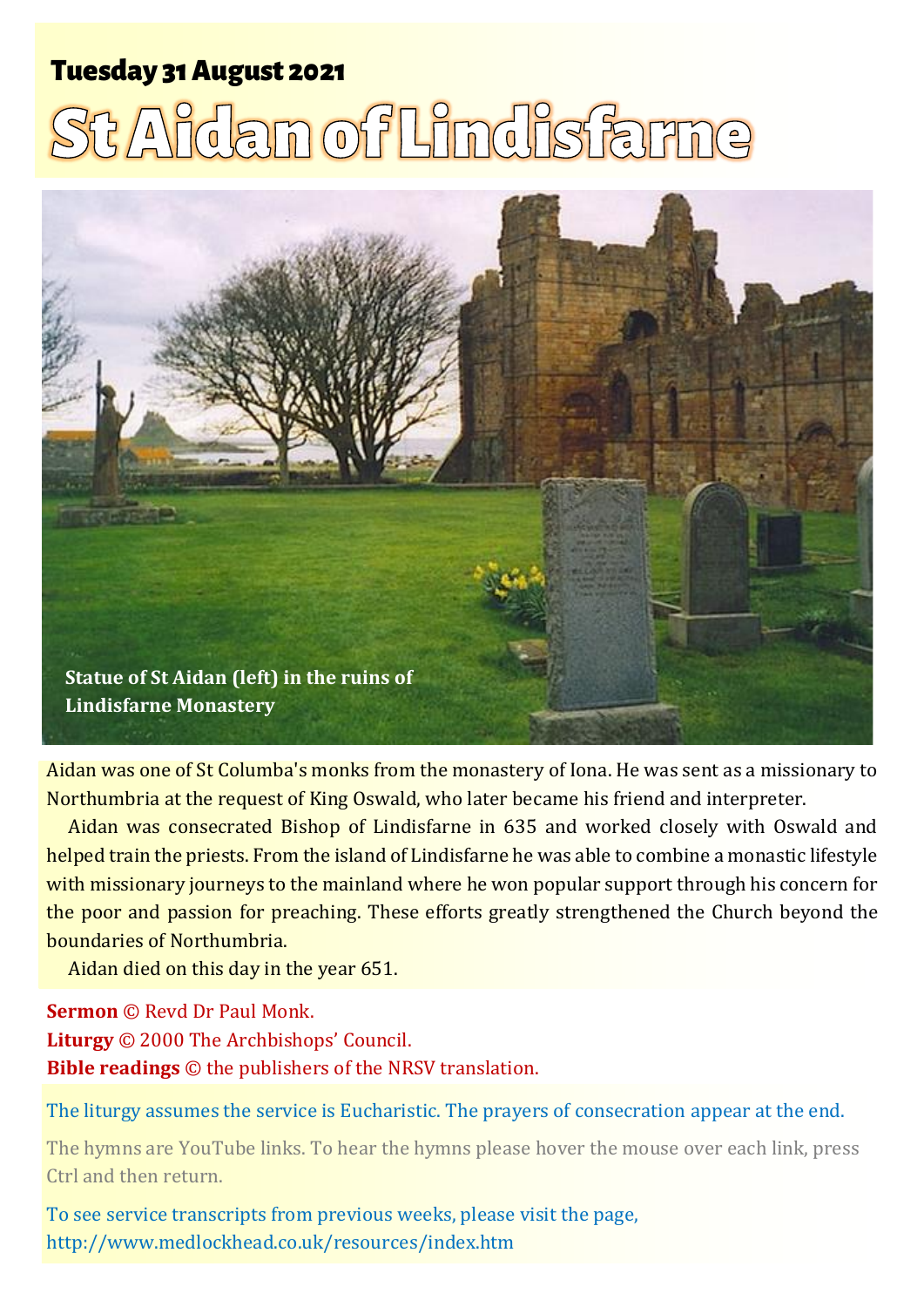# **Introduction and welcome**

HYMN 1 **[I heard the voice of Jesus say](https://www.youtube.com/watch?v=XUVCpF8-VuE)** (please click on this link to hear the hymn)

# **The Welcome**

In the name of the Father, and of the Son, and of the Holy Spirit

All **Amen.**

The Lord be with you

All **And also with you.**

# **The Preparation**

All **Almighty God,**

**to whom all hearts are open, all desires known, and from whom no secrets are hidden: cleanse the thoughts of our hearts by the inspiration of your Holy Spirit, that we may perfectly love you, and worthily magnify your holy name; through Christ our Lord. Amen.**

Our Lord Jesus Christ said:

The first commandment is this: 'Hear, O Israel, the Lord our God is the only Lord. You shall love the Lord your God with all your heart, with all your soul, with all your mind, and with all your strength.'

And the second is this: 'Love your neighbour as yourself.' There is no other commandment greater than these. On these two commandments hang all the law and the prophets.

# All **Amen. Lord, have mercy.**

Christ calls us to share the heavenly banquet of his love with all the saints in earth and heaven. Therefore, knowing our unworthiness and sin, let us confess our sins in penitence and faith, firmly resolved to keep God's commandments and to live in love and peace with all.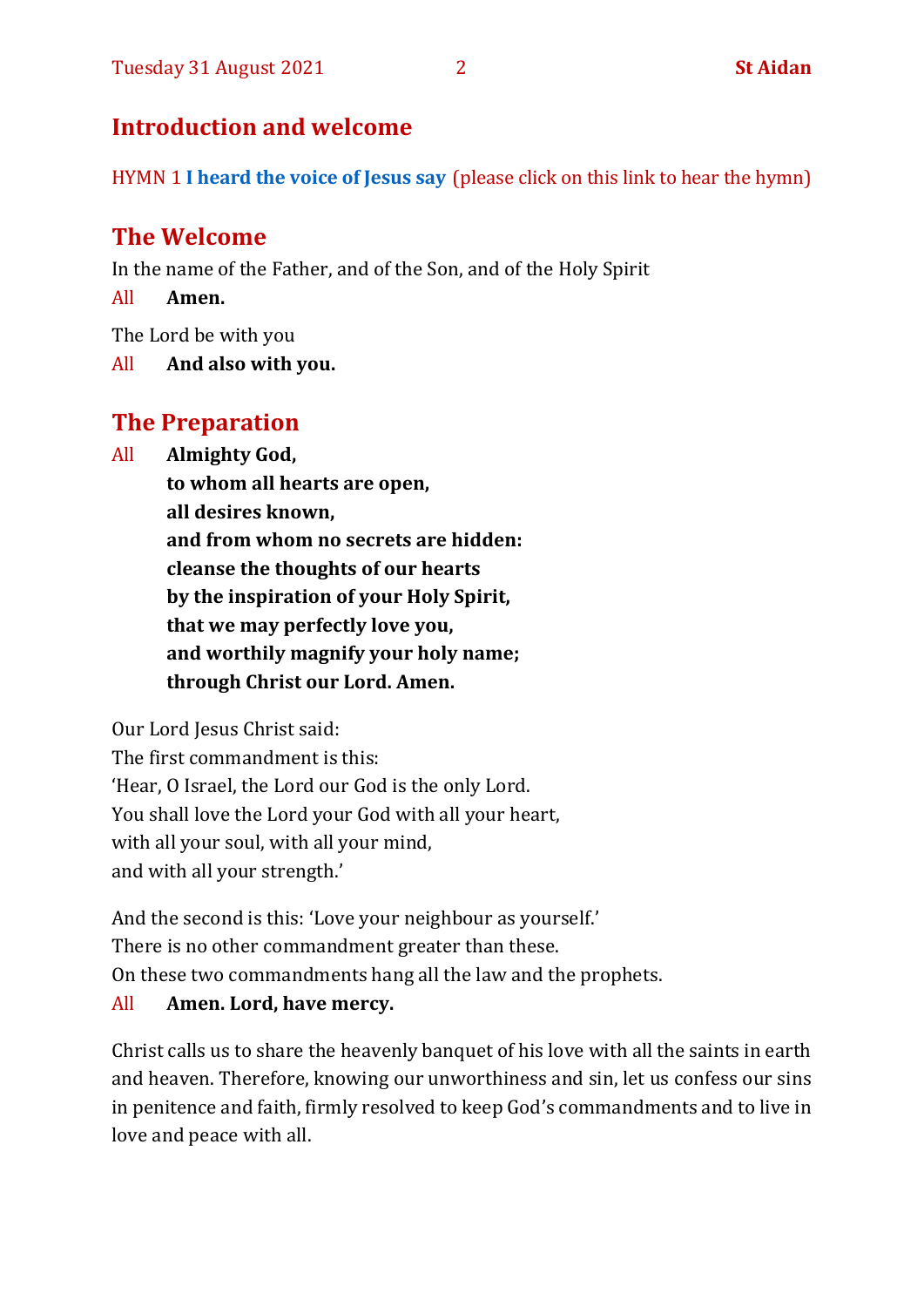All **Almighty God, our heavenly Father, we have sinned against you and against our neighbour in thought and word and deed, through negligence, through weakness, through our own deliberate fault. We are truly sorry and repent of all our sins. For the sake of your Son Jesus Christ, who died for us, forgive us all that is past and grant that we may serve you in newness of life to the glory of your name. Amen.**

Almighty God,

who forgives all who truly repent, have mercy upon you, pardon and deliver you from all your sins, confirm and strengthen you in all goodness, and keep you in life eternal; through Jesus Christ our Lord. All **Amen.**

# **The Gloria**

This Gloria is sung to the tune of 'Cwm Rhondda'. Click **[here](https://www.youtube.com/watch?v=l71MLQ22dIk)** for the tune.

All **Glory be to God in Heaven, Songs of joy and peace we bring, Thankful hearts and voices raising, To creation's Lord we sing. Lord we thank you, Lord we praise you, Glory be to God our King: Glory be to God our King. Lamb of God, who on our shoulders, Bore the load of this world's sin; Only Son of God the Father, You have brought us peace within. Lord, have mercy, Christ have mercy, Now your glorious reign begin: Now your glorious reign begin.**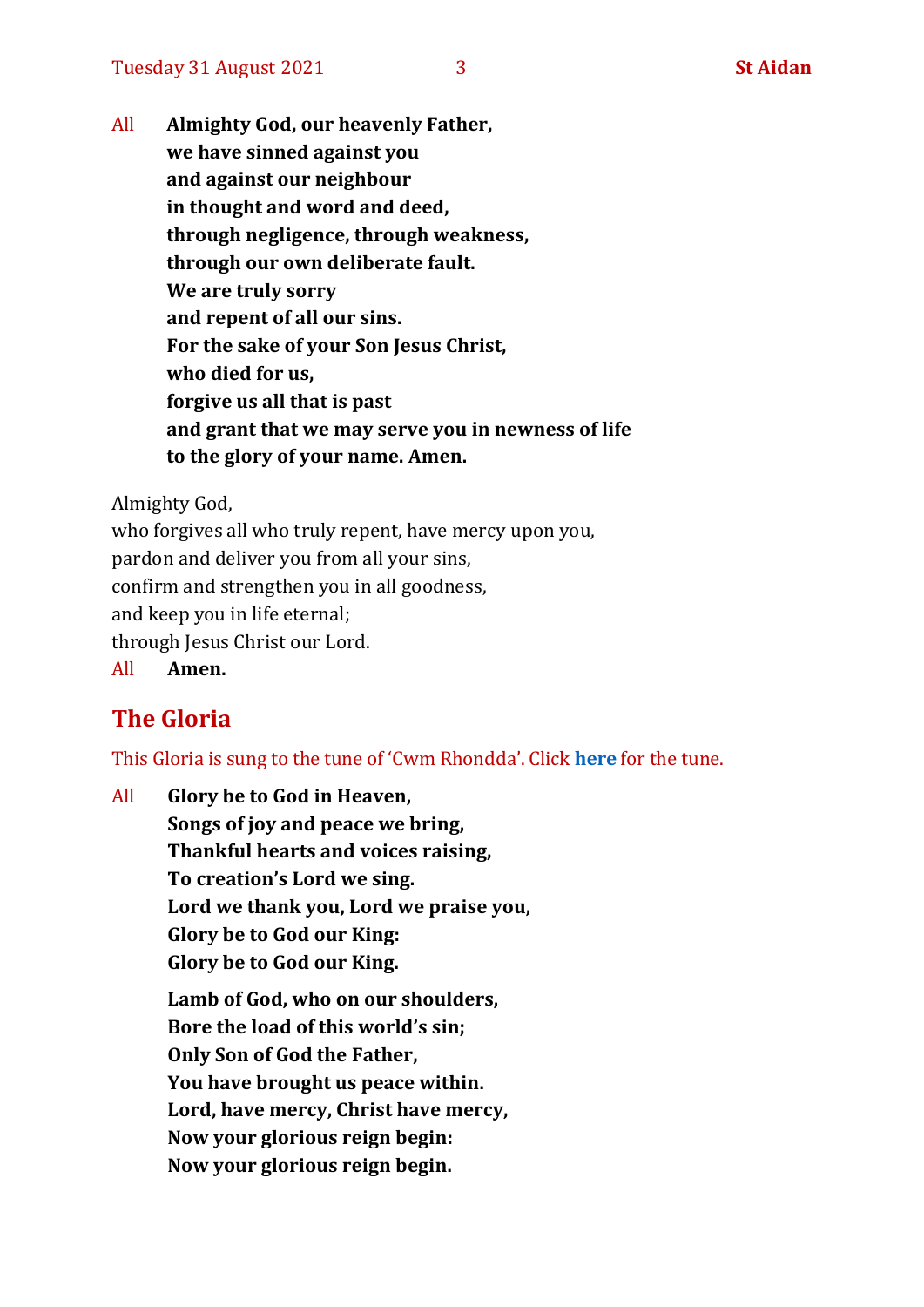**You O Son of God are Holy, You we praise with one accord. None in heav'n or earth is like you, Only you are Christ the Lord. With the Father and the Spirit, Ever worshipped and adored: Ever worshipped and adored.**

# **The Collect for St Aidan**

Everlasting God, you sent the gentle bishop Aidan to proclaim the gospel in this land: grant us to live as he taught in simplicity, humility, and love for the poor; through Jesus Christ your Son our Lord, who is alive and reigns with you, in the unity of the Holy Spirit, one God, now and for ever.

All **Amen.**

# **First reading**

A reading from the book of the Prophet Isaiah

Turn to me and be saved, all the ends of the earth! For I am God, and there is no other. By myself I have sworn, from my mouth has gone forth in righteousness a word that shall not return: 'To me every knee shall bow, every tongue shall swear.' Only in the Lord, it shall be said of me, are righteousness and strength; all who were incensed against him shall come to him and be ashamed. In the Lord all the offspring of Israel shall triumph and glory. *Isaiah 45:22–25*

This is the Word of the Lord All **Thanks be to God.**

# **Second reading**

A reading from St Paul's First Letter to the Corinthians

If I proclaim the gospel, this gives me no ground for boasting, for an obligation is laid on me, and woe to me if I do not proclaim the gospel! For if I do this of my own will, I have a reward; but if not of my own will, I am entrusted with a commission. What then is my reward? Just this: that in my proclamation I may make the gospel free of charge, so as not to make full use of my rights in the gospel. For though I am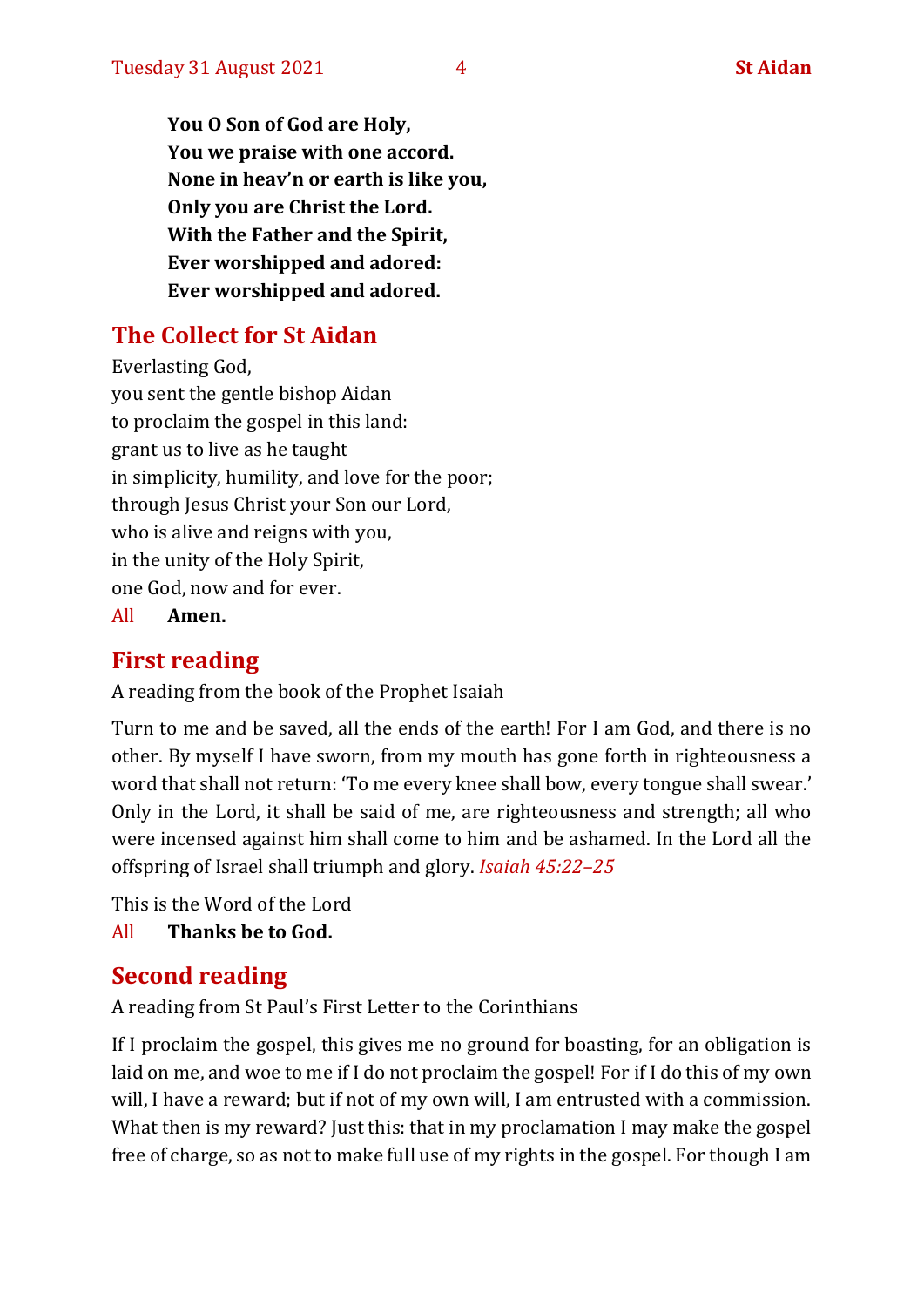free with respect to all, I have made myself a slave to all, so that I might win more of them. *1 Corinthians 9:16–19*

This is the Word of the Lord

All **Thanks be to God.**

# HYMN 2 **[All creation worships you](https://www.youtube.com/watch?v=jE6GNhjS34A)** (click on this link to hear the hymn)

# **Gospel reading**

Hear the Gospel of our Lord Jesus Christ according to John

# All **Glory to you O Lord.**

Jesus said to his disciples, 'Very truly, I tell you, servants are not greater than their master, nor are messengers greater than the one who sent them. If you know these things, you are blessed if you do them. I am not speaking of all of you; I know whom I have chosen. But it is to fulfil the scripture, "The one who ate my bread has lifted his heel against me." I tell you this now, before it occurs, so that when it does occur, you may believe that I am he. Very truly, I tell you, whoever receives one whom I send receives me; and whoever receives me receives him who sent me.' *John 13:16–20*

This is the Gospel of the Lord

All **Praise to you O Christ.** 

# **Sermon**

People often say, often while apologising for not coming to Church, 'I'm not religious.' It usually comes as a shock when I reply, 'Nor am I.' I say this because *true Christianity is not a religion but a faith*. The distinction is so important it's a matter of (spiritual) life and death.

This quest for moral perfection often starts with the Commandments. Moses received *Ten* Commandments but their number increased and the Law became ever more complex. God gave the Law to Moses centuries before Jesus. In the centuries between, it grew to become a vast code that dictated everything from how to treat illness, which foods to eat … even the length of the tassels on a shawl.

As systems of law evolve, soon only a few people understand it and hence administer it. Those who interpret and regulate a system always become its elite. This overseeing gives them power which often corrupts them, and which is itself usually misinterpreted as a need for yet more religion.

St Paul gave the name 'justification by works' to this approach for reaching moral perfection. He flatly condemned it because it was not the right answer to the question of being a good disciple. It was wrong because no one can obey the Law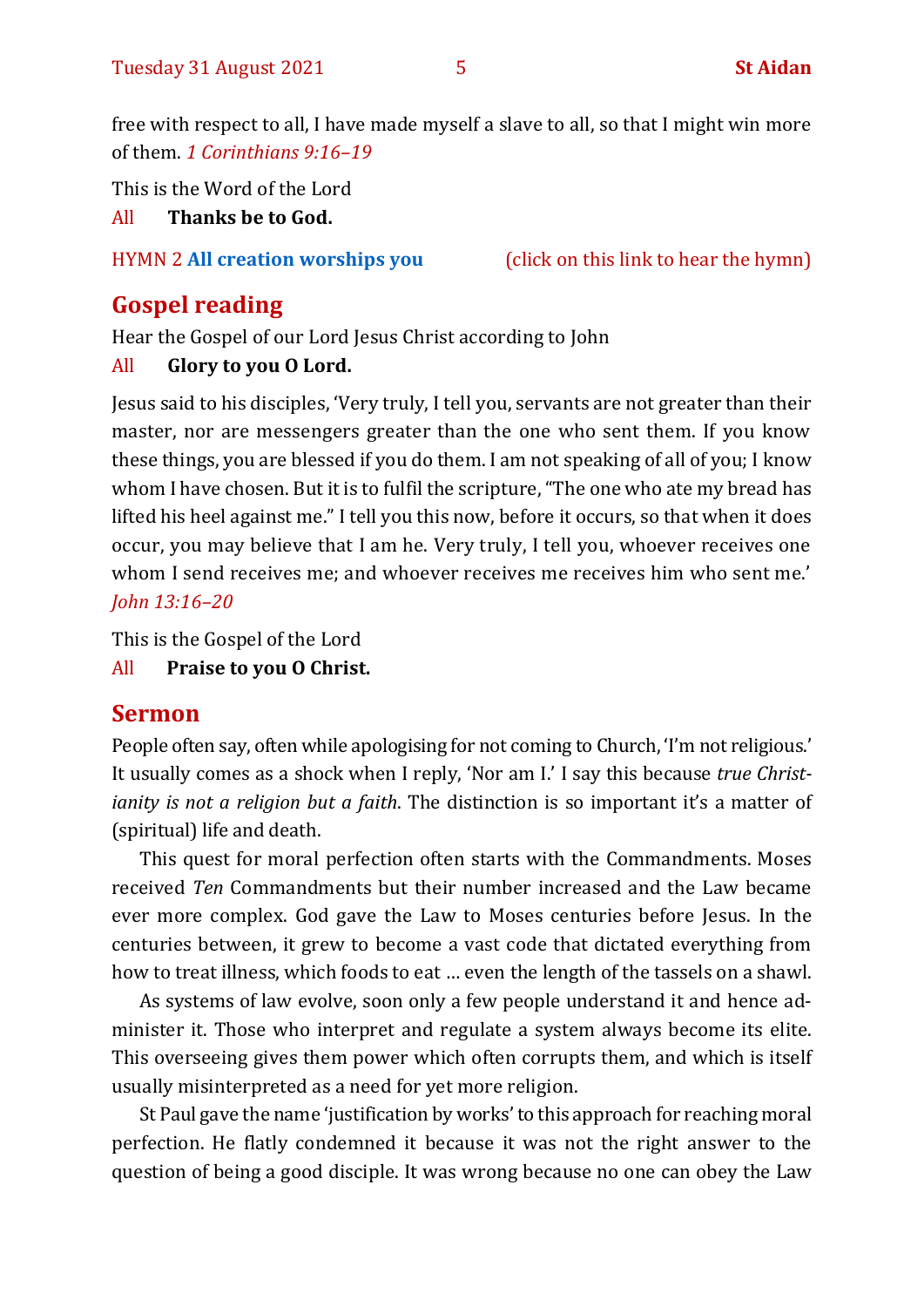completely: everyone has done something wrong, everyone is therefore guilty, everyone feels dreadful, and everyone is condemned. This system does not work and ends up by growing out of hand and needing replacement.

St Paul got really uptight when he found the system did not work. Read chapter 8 of Romans to see how he felt: 'That which I want to do I do not do, and that which I do not do I find myself doing it. What a wretched man I am!' Oddly, many people in this position *invent* rules for themselves when they find that externally applied rules do not work. For example, John Wesley, the founder of the Methodist movement and a spiritual giant: as a young man, he resolved to a say a collect every quarter hour! He wanted to give God everything but instead only gave Him religion.

Psychologists of religion say this behaviour is quite normal: people who take the demands of the scriptures seriously become wrapped up in wanting to do the right things at the right times. It's a normal phase of religious growth … so normal, indeed, that there's maybe a problem with those who have never felt this way. Perhaps they have not yet reached this level of seriousness.

When we realise that works alone do not work, we need to put something else in its place. Jesus explained that what God really wants is a relationship with Him rather than a series of rules. God does not want a servile robot. Rather, he wants us to be His intimate disciples. We show ourselves as true Christians when we stop living as though rules are everything (thereby living out a religion) but, instead, start to live in a way that has God at its core. This different system is called 'faith'. The change of mindset is to profound that is feels like a second conversion. Jesus called it being 'born again.' St Paul calls it, 'justification by faith.'

The transition from religion to faith can be difficult to achieve. St Paul found it incredibly hard. By his own account, he trained under the very best of the teachers in Jerusalem (a man named Gamaliel) and became very zealous. He did everything to become a better Jew. He took his religion so seriously that he sounds neurotic.

In fact, this transition can be dangerous for a soul. At this point, things could go in several different directions: without prayer and spiritual direction, those seeking God through works can become totally neurotic, and might even need psychiatric help. But more normally, they backslide. They fall away from their beliefs and say it's simply not possible to live such a life. The demands are too great. Religion doesn't work. This happens especially in the branches of Christianity that overemphasise the rules. Someone walking this route will justify their falling away by saying they couldn't keep it up: 'I'm simply not good enough.'

If no falling away occurs, the person starts to desire God with an ever-greater intensity. They may feel desperate if they do not find Him. That desperation can hurt. St Paul, for example, took it out on those around him—particularly Christians—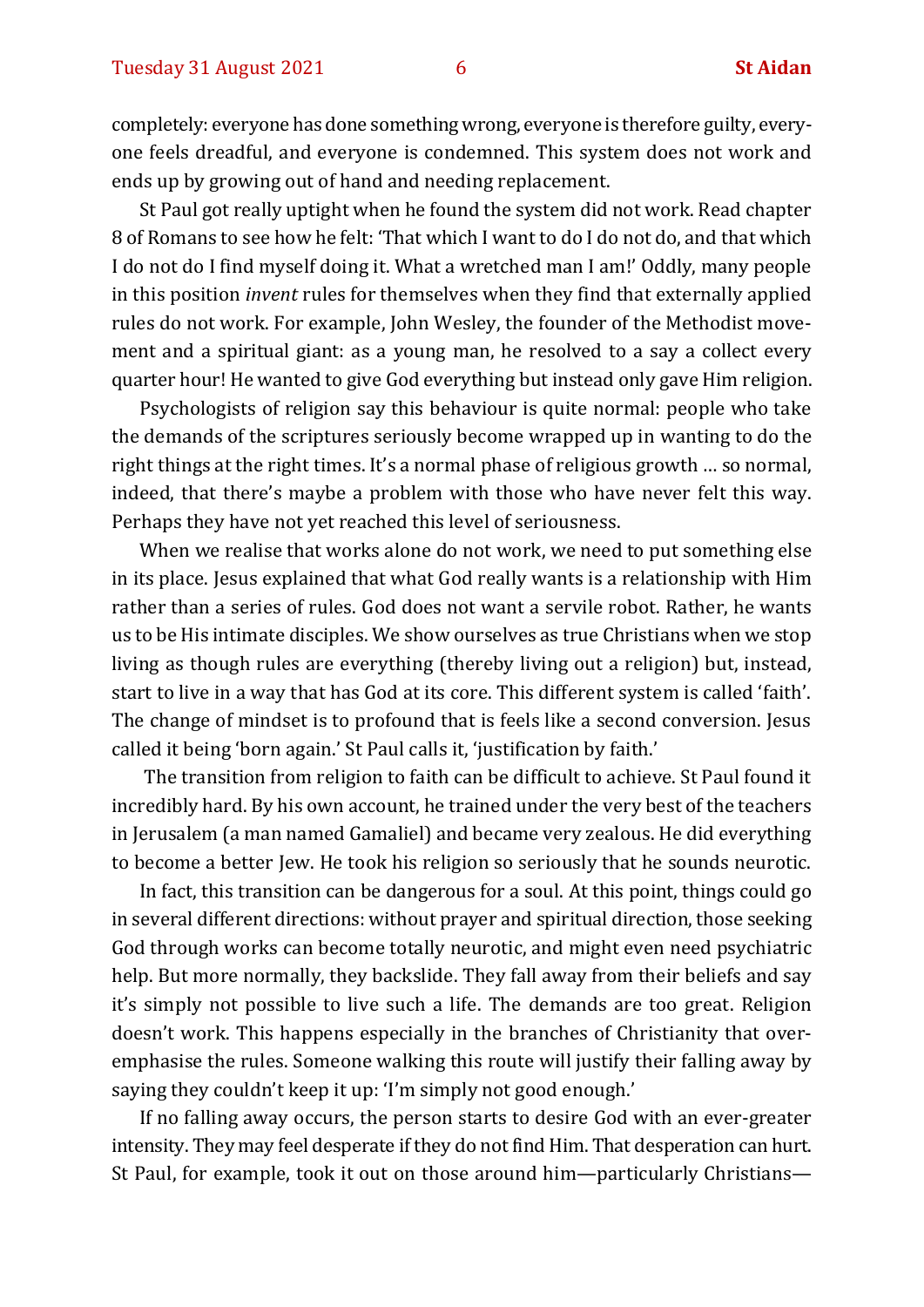perhaps because they seemed to live in a spiritual state he didn't, but wanted badly.

But we can push beyond this rule-bound way of living with the help of God, and with prayer—not just ours but of the Church community around us. Eventually, God becomes visible and apparent to the soul in a new and wholly spiritual way. It often requires a crisis of faith, perhaps one last cry of desperate longing for God. St Paul saw a vision on the road to Damascus and soon received a different experience of the Holy Spirit. John Wesley had a much gentler encounter with the Holy Spirit. But from that point onwards, religion dies away and true faith takes over. There is no need to live by rules alone, although clearly rules will be obeyed—after all, this soul will not tolerate anything less than holiness. Think now of the mature St Paul, the one who could say, 'Not I but the Lord Jesus lives in me' or 'I am a new creation.'

Many people say they are not religious. Good. Christians are not called to be followers of a religion but of the Lord Jesus. They are called to be people who have a faith in God and live it. They respond to God as a reaction to a first-hand experience rather than a leant response to rules. Isaiah is saying much the same in today's first reading when he says, 'Turn to me and be saved, all the ends of the earth! For I am God, and there is no other.' This message should bring us great comfort: we are to serve God and rather than an endless series of rules.

# **The Creed**

Do you believe and trust in God the Father, the source of all being and life, the one for whom we exist?

All **We believe and trust in him.**

Do you believe and trust in God the Son, who took our human nature, died for us and rose again?

## All **We believe and trust in him.**

Do you believe and trust in God the Holy Spirit, who gives life to the people of God and makes Christ known in the world?

## All **We believe and trust in him.**

This is the faith of the Church.

All **This is our faith. We believe and trust in one God, Father, Son and Holy Spirit. Amen.**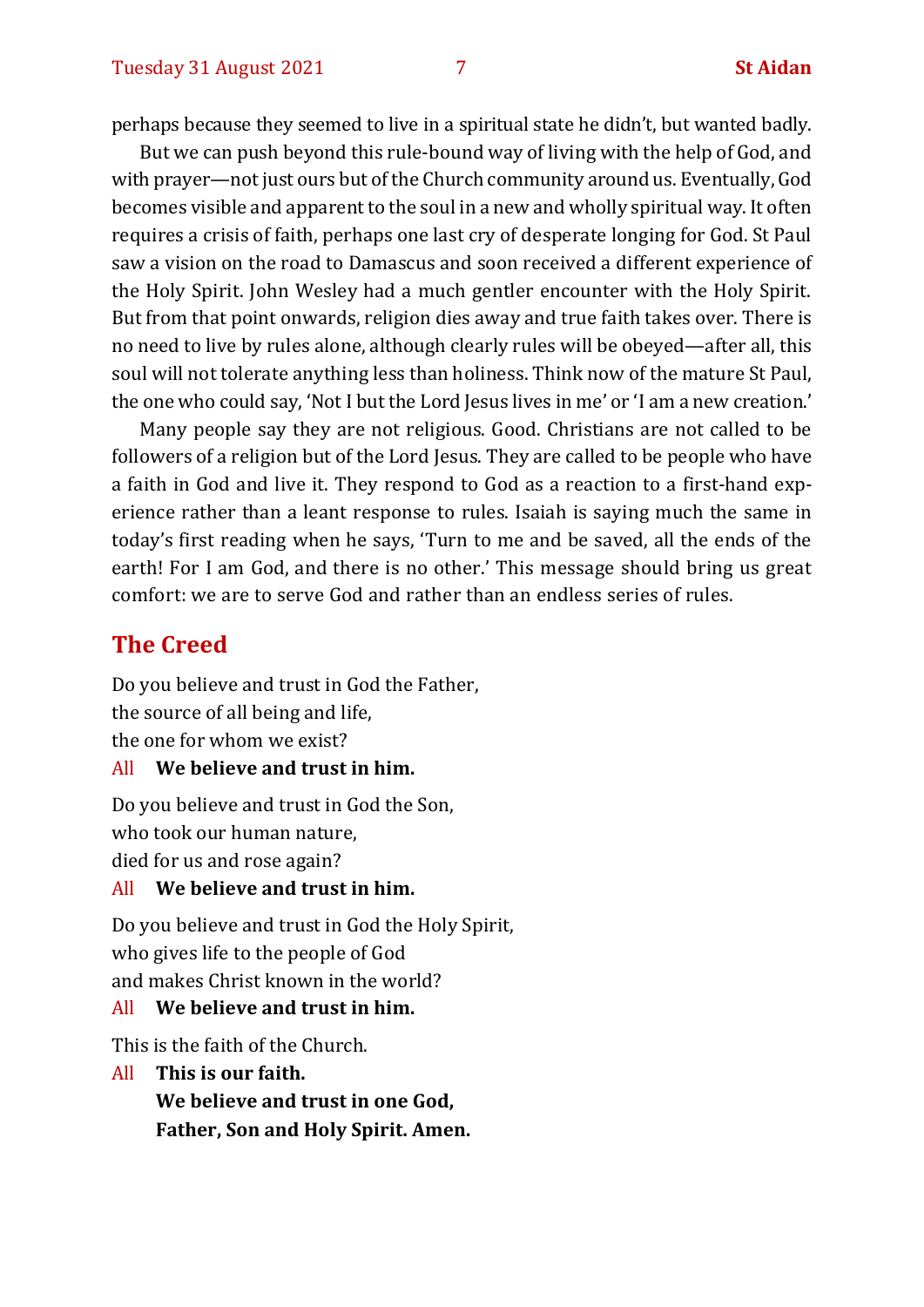# **Prayers of intercession**

Leave me alone with God as much as may be. As the tide draws the waters close in upon the shore, Make me an island, set apart, alone with you, God, holy to you.

Then with the turning of the tide prepare me to carry your presence to the busy world beyond, the world that rushes in on me till the waters come again and fold me back to you. *Two prayers of St Aidan*

Merciful Father,

All **accept these prayers for the sake of your Son, our Saviour Jesus Christ. Amen.**

# **The peace**

Unto us a child is born, unto us a son is given, and his name shall be called the Prince of Peace.

The peace of the Lord be always with you,

All **And also with you.**

HYMN 3 **[I am a new creation](https://www.youtube.com/watch?v=Kt0u2iwmuEA)** (please click on this link to hear the hymn)

The liturgy of the Communion Service appears below

# The Dismissal

Christ the Son of God, born of Mary, fill you with his grace to trust his promises and obey his will; and the blessing of God the Almighty: Father, Son, and Holy Spirit, be with you now and remain with you always. All **Amen.**

HYMN 4 **[In Christ alone](https://www.youtube.com/watch?v=8kvFtXphmMU)** (please click on this link to hear the hymn)

Go in peace to love and serve the Lord.

All **In the name of Christ. Amen.**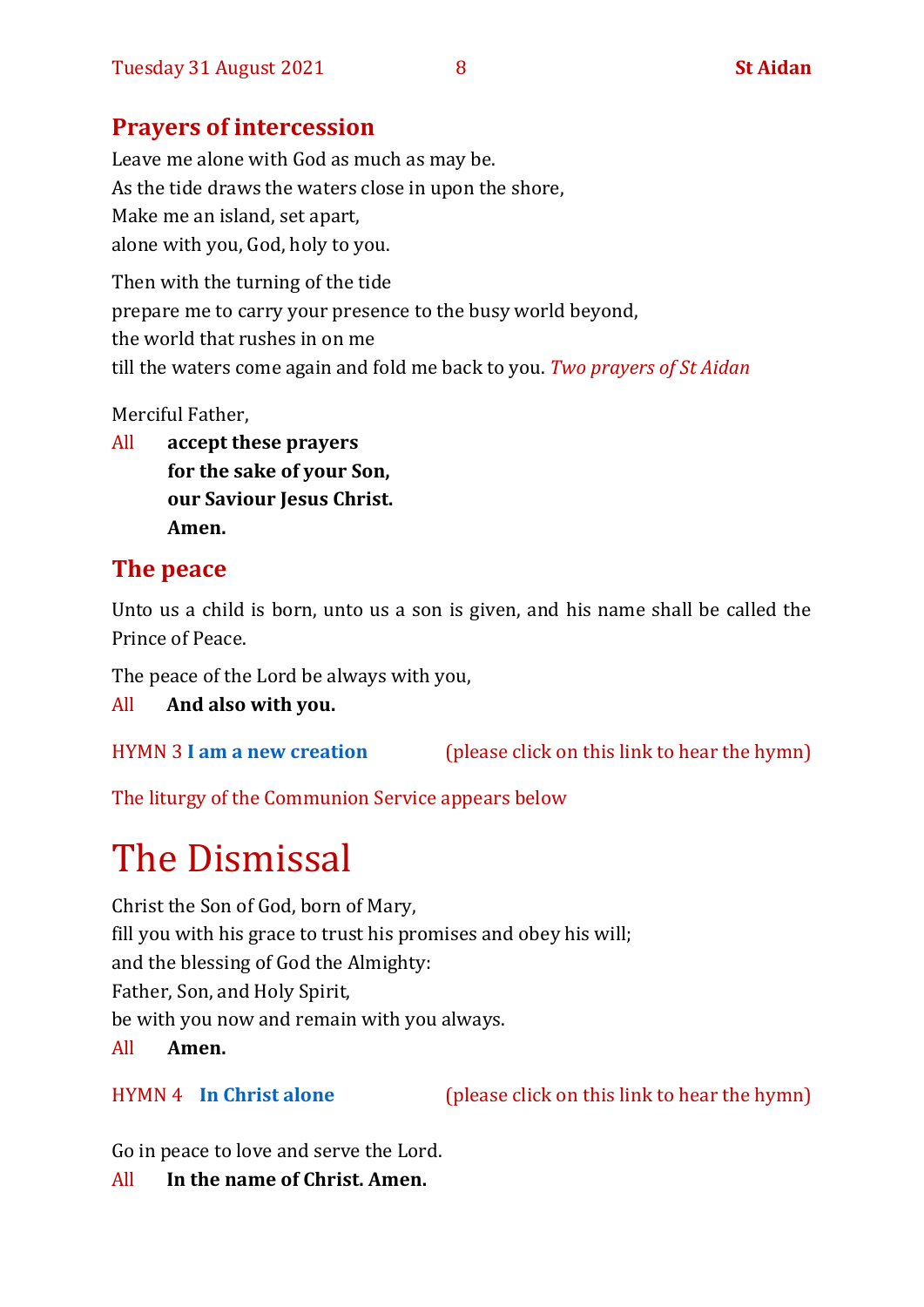# The Liturgy of the Sacrament

# Eucharistic Prayer (prayer E)

The Lord be with you

# All **and also with you.**

Lift up your hearts.

# All **We lift them to the Lord.**

Let us give thanks to the Lord our God.

# All **It is right to give thanks and praise.**

It is indeed right, our duty and our joy, always and everywhere to give you thanks, holy Father, almighty and eternal God, through Jesus Christ our Lord. And now we give thanks, most gracious God, surrounded by a great cloud of witnesses and glorified in the assembly of your saints. The glorious company of apostles praise you. The noble fellowship of prophets praise you. The white-robed army of martyrs praise you. We, your holy Church, acclaim you. In communion with angels and archangels, and with all who served you on earth and worship you now in heaven, we raise our voice to proclaim your glory, for ever praising you and saying:

All **Holy, holy, holy Lord, God of power and might, heaven and earth are full of your glory. Hosanna in the highest. Blessed is he who comes in the name of the Lord. Hosanna in the highest.**

We praise and bless you, loving Father, through Jesus Christ, our Lord; and as we obey his command, send your Holy Spirit, that broken bread and wine outpoured may be for us the body and blood of your dear Son.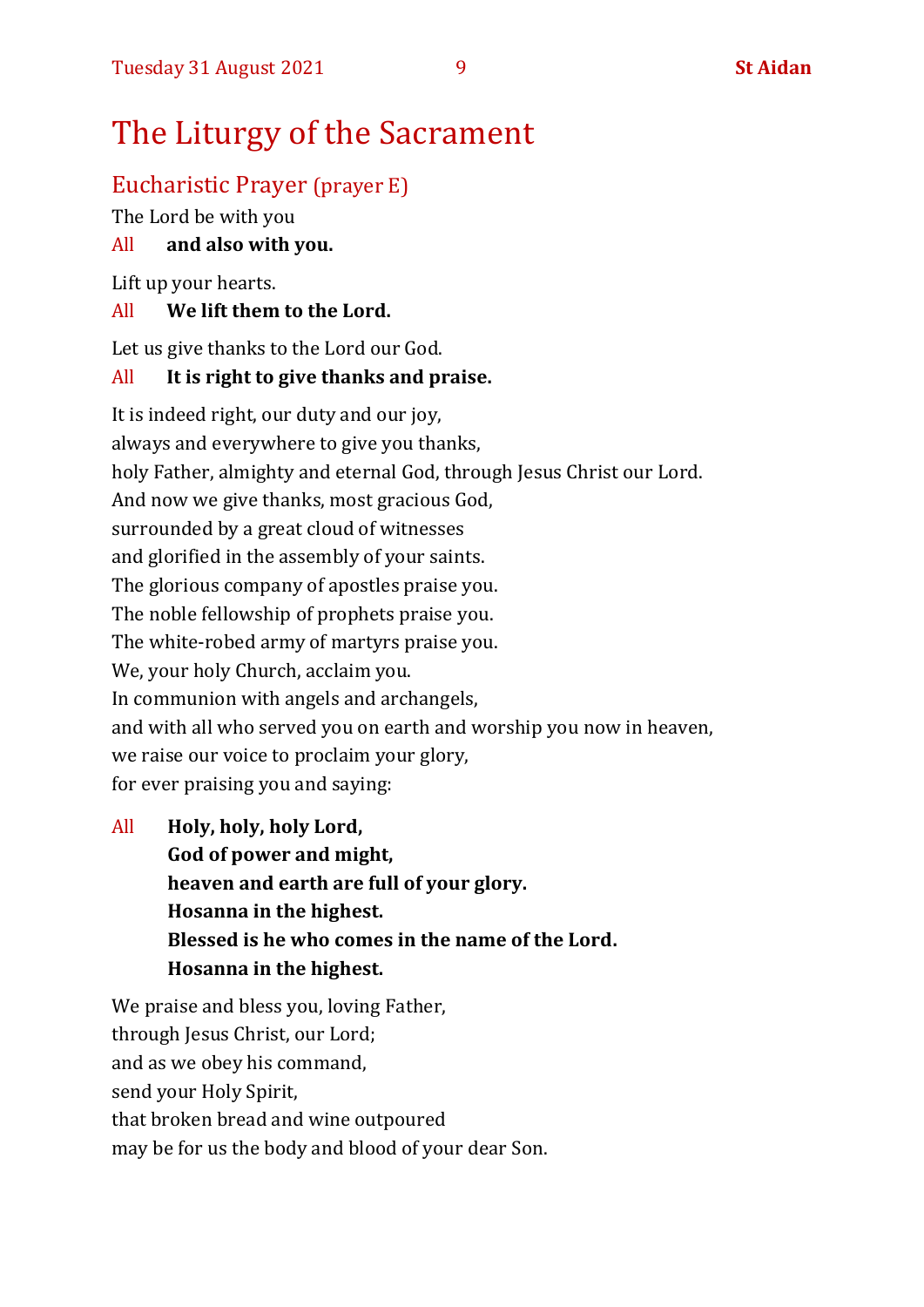On the night before he died he had supper with his friends and, taking bread, he praised you. He broke the bread, gave it to them and said: Take, eat; this is my body which is given for you; do this in remembrance of me.

When supper was ended he took the cup of wine. Again he praised you, gave it to them and said: Drink this, all of you; this is my blood of the new covenant, which is shed for you and for many for the forgiveness of sins. Do this, as often as you drink it, in remembrance of me.

So, Father, we remember all that Jesus did, in him we plead with confidence his sacrifice made once for all upon the cross.

Bringing before you the bread of life and cup of salvation, we proclaim his death and resurrection until he comes in glory.

Great is the mystery of faith:

All **Christ has died. Christ is risen. Christ will come again.**

Lord of all life, help us to work together for that day when your kingdom comes and justice and mercy will be seen in all the earth.

Look with favour on your people, gather us in your loving arms and bring us with St Aidan and all the saints to feast at your table in heaven.

Through Christ, and with Christ, and in Christ, in the unity of the Holy Spirit, all honour and glory are yours, O loving Father, for ever and ever.

All **Amen.**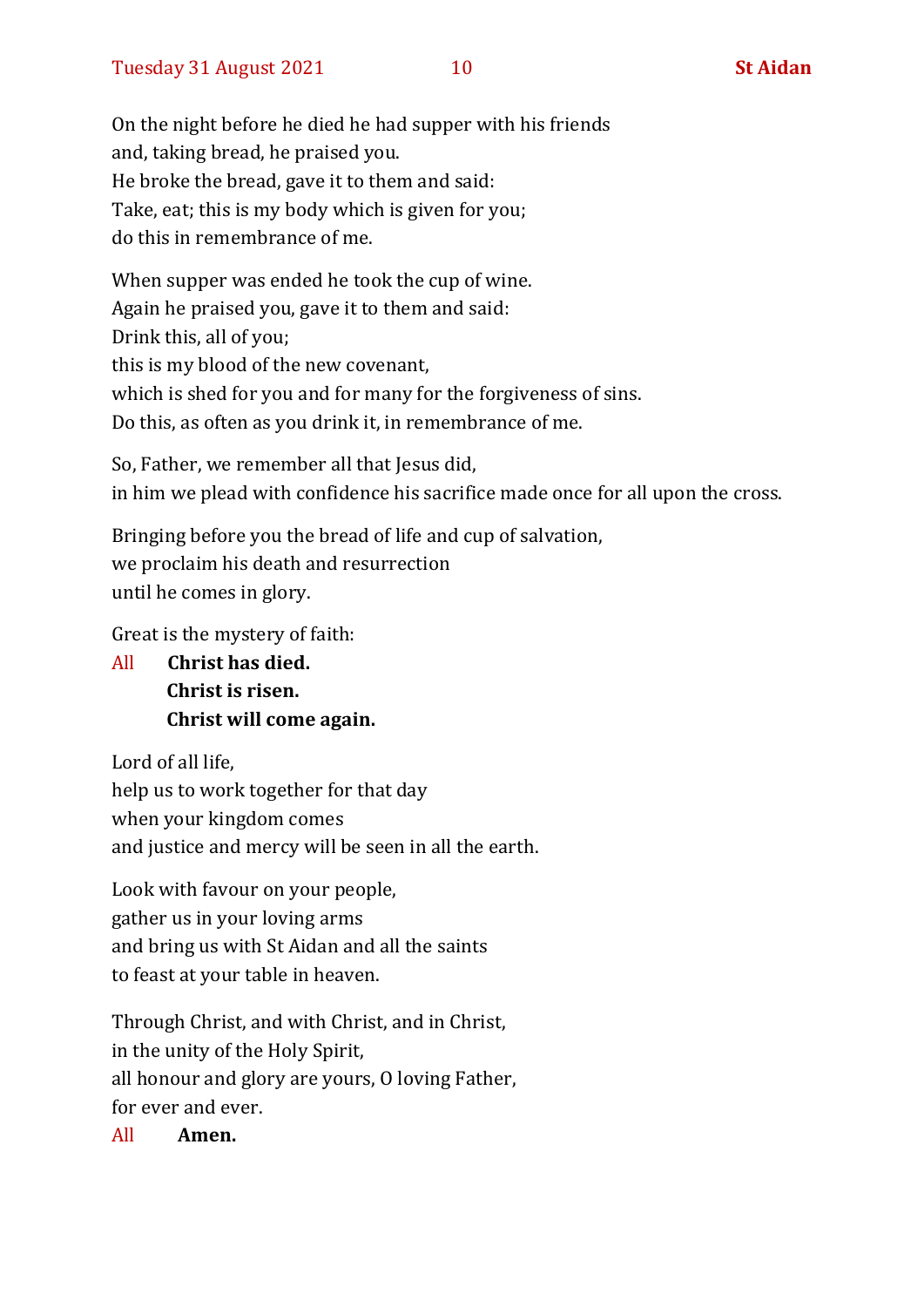# The Lord's Prayer

As our Saviour taught us, so we pray

All **Our Father in heaven, hallowed be your name, your kingdom come, your will be done, on earth as in heaven. Give us today our daily bread. Forgive us our sins as we forgive those who sin against us. Lead us not into temptation but deliver us from evil. For the kingdom, the power,** 

**and the glory are yours now and for ever. Amen.**

# Breaking of the Bread

We break this bread to share in the body of Christ.

- All **Though we are many, we are one body, because we all share in one bread.**
- All **Lamb of God,**

**you take away the sin of the world, have mercy on us.**

**Lamb of God, you take away the sin of the world, have mercy on us.**

**Lamb of God, you take away the sin of the world, grant us peace.**

Draw near with faith. Receive the body of our Lord Jesus Christ which he gave for you, and his blood which he shed for you. Eat and drink in remembrance that he died for you, and feed on him in your hearts by faith with thanksgiving.